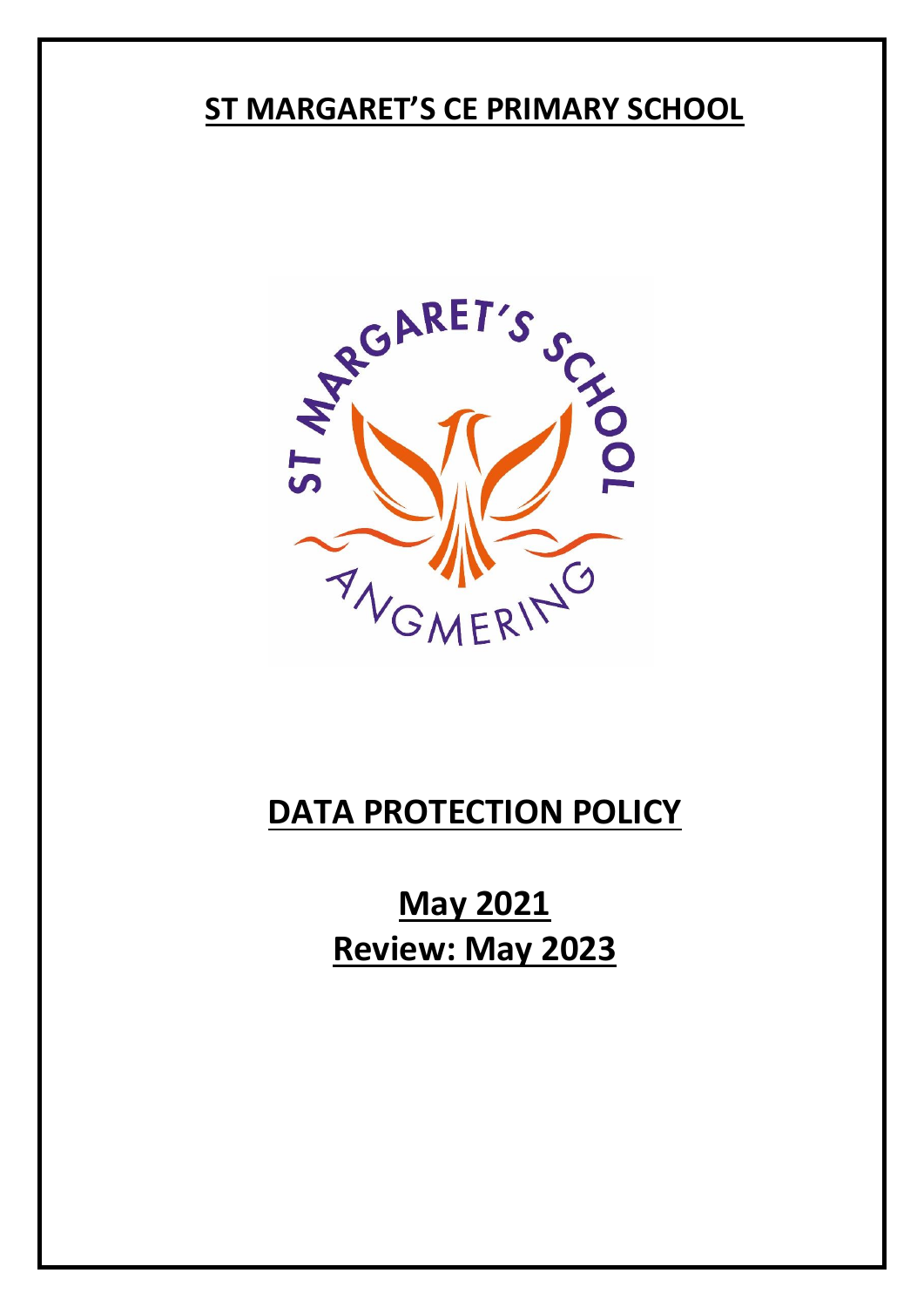# **St Margaret's CE Primary School**

## **Data Protection Policy**

| Lead member of staff         | Mary Dark                                                  |
|------------------------------|------------------------------------------------------------|
| <b>Governor Committee</b>    | FPS                                                        |
| Chair of Governors signature | Helen Fletcher-Reilly                                      |
| Date of publication          | 21 <sup>st</sup> May 2018 further updated 21 <sup>st</sup> |
|                              | January 2019 and 21st May 2020                             |
| Review date                  | 24 <sup>th</sup> May 2023                                  |

### **Introduction**

On the 25th May 2018 the General Data Protection Regulation (GDPR) was applicable and the current Data Protection Act (DPA) was updated by a new Act giving effect to its provisions.

This Policy sets out the manner in which personal data of staff, students and other individuals is processed fairly and lawfully.

The school collects and uses personal information about staff, students, parents or carers and other individuals who come into contact with the school. This information is gathered in order to enable it to provide education and other associated functions. In addition, there may be a legal requirement to collect and use information to ensure that the school complies with its statutory obligations.

The school is a data controller and must therefore comply with the Data Protection Principles in the processing of personal data, including the way in which the data is obtained, stored, used, disclosed and destroyed. The school must be able to demonstrate compliance. Failure to comply with the Principles exposes the school and staff to civil and criminal claims and possible financial penalties.

Details of the school's purpose for holding and processing data can be viewed on the data protection register:<https://ico.org.uk/esdwebpages/search>

The school's registration number is Z6464302. This registration is renewed annually and up dated as and when necessary.

### **Aim**

This Policy will ensure:

The school processes person data fairly and lawfully and in compliance with the Data Protection Principles.

All staff involved with the collection, processing and disclosure of personal data will be aware of their duties and responsibilities under this policy.

That the data protection rights of those involved with the school community are safeguarded.

Confidence in the school's ability to process data fairly and securely.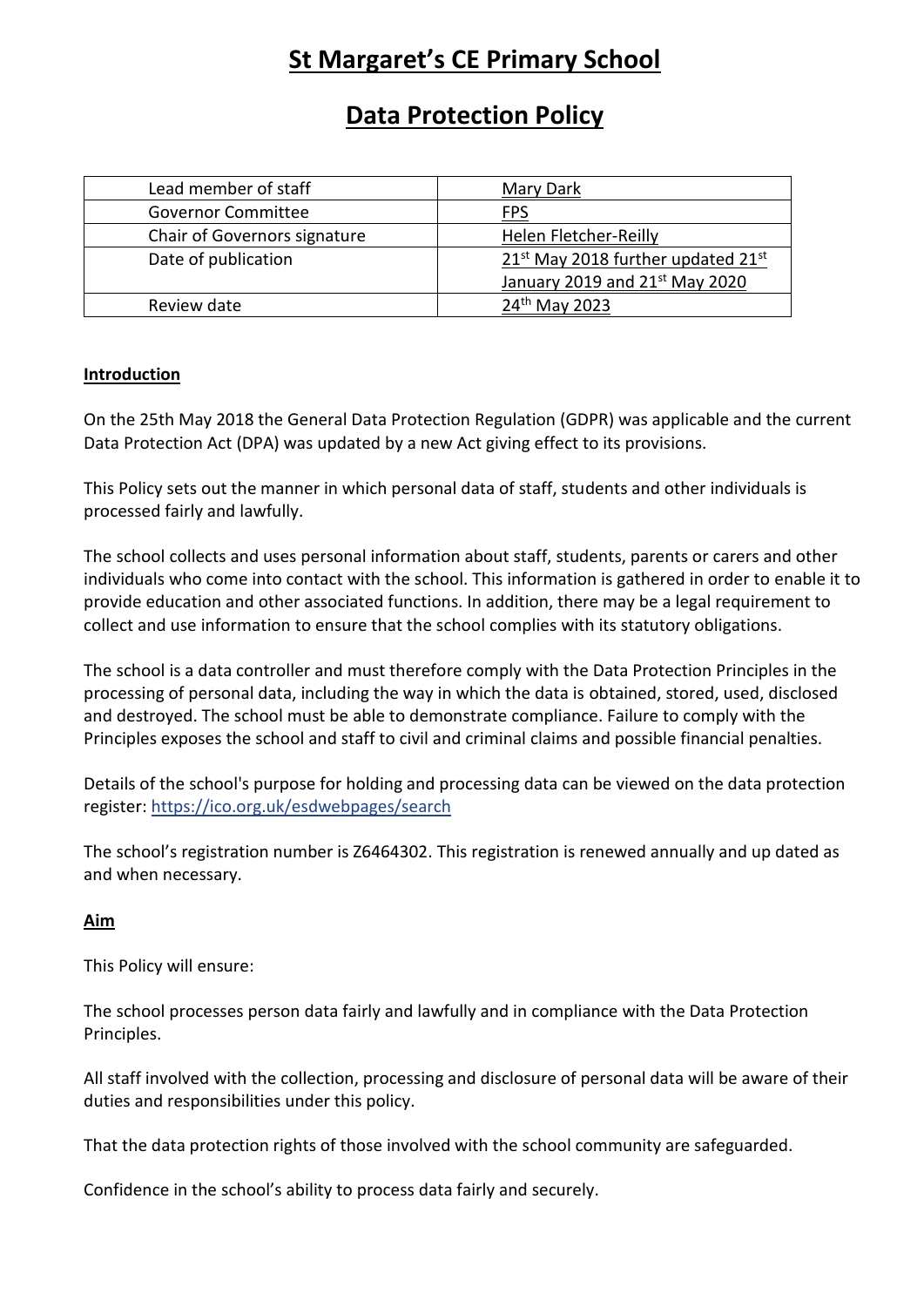#### **Scope**

This Policy applies to:

Personal data of all school employees, governors, students, parents and carers, volunteers and any other person carrying out activities on behalf of the school.

The processing of personal data, both in manual form and on computer.

All staff and governors.

#### **The Data Protection Principles**

The school will ensure that personal data will be:

- 1. Processed fairly, lawfully and in a transparent manner.
- 2. Collected for specified, explicit and legitimate purposes and not further processed for other purposes incompatible with those purposes.
- 3. Adequate, relevant and limited to what is necessary in relation to the purposes for which data is processed.
- 4. Accurate and, where necessary, kept up to date.
- 5. Kept in a form that permits identification of data subjects for no longer than is necessary for the purposes for which the personal data is processed.
- 6. Processed in a way that ensures appropriate security of the personal data including protection against unauthorised or unlawful processing and against accidental loss, destruction or damage, using appropriate technical or organisational measures.

The school will be able to demonstrate compliance with these principles.

The school will have in place a process for dealing with the exercise of the following rights by Governors, staff, students, parents and members of the public in respect of their personal data:

- to be informed about what data is held, why it is being processed and who it is shared with
- to access their data
- to rectification of the record
- to erasure
- to restrict processing
- to data portability
- to object to processing
- not to be subject to automated decision-making (making a decision solely by automated means without any human involvement) including profiling (automated processing of personal data to evaluate certain things about an individual)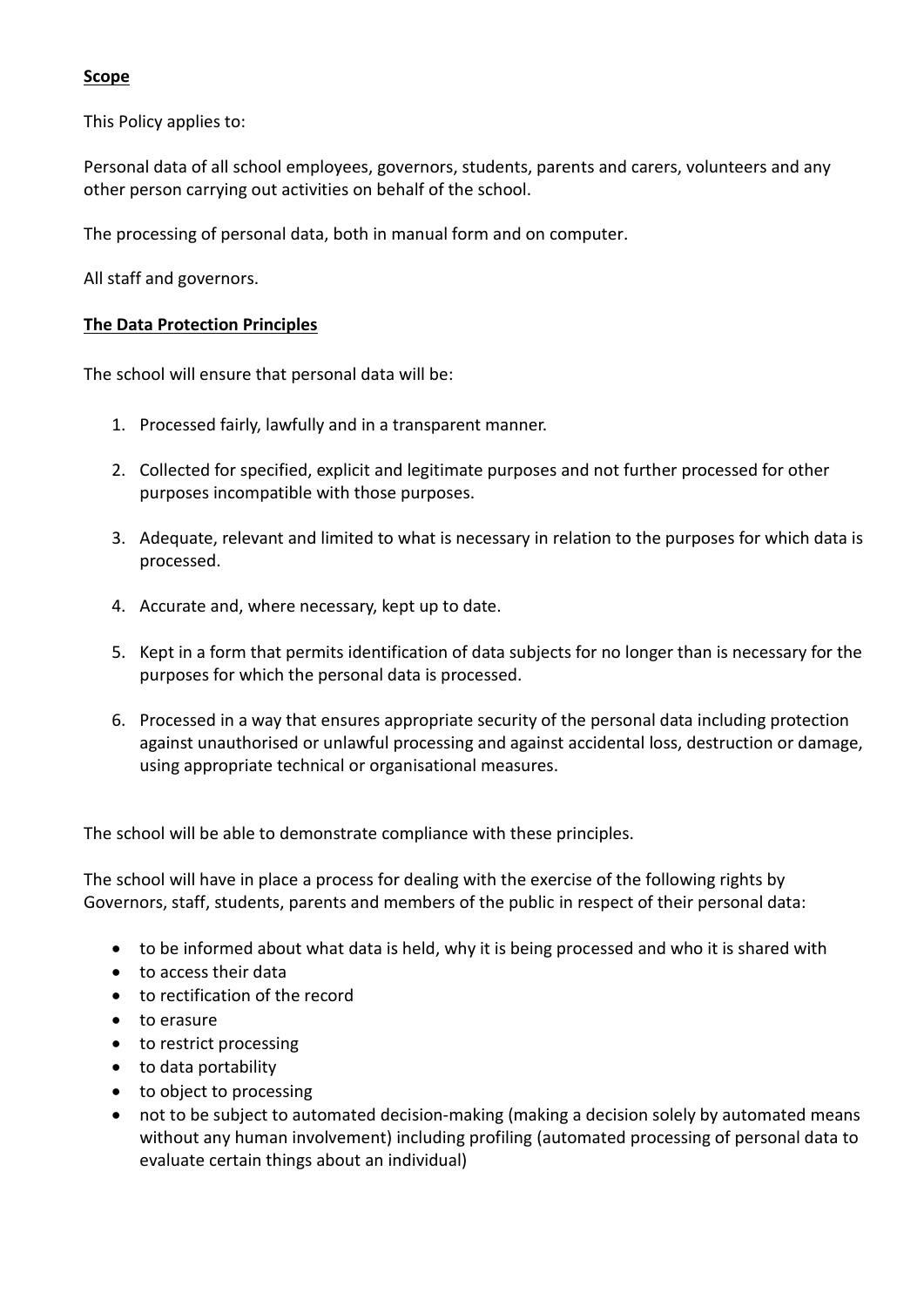#### **Roles and Responsibilities**

The Governing Body of the school and the Head Teacher are responsible for implementing good data protection practices and procedures within the school and for compliance with the Data Protection Principles.

It is the responsibility of all staff to ensure that their working practices comply with the Data Protection Principles. Disciplinary action may be taken against any employee who breaches any of the instructions or procedures forming part of this policy

A designated member of staff, the Data Protection Officer, will have responsibility for all issues relating to the processing of personal data and will report directly to the Head Teacher.

The Data Protection Officer will comply with responsibilities under the GDPR and will deal with subject access requests, requests for rectification and erasure and data security breaches. Complaints about data processing will be dealt with in accordance with the school's Complaints Policy.

#### **Data Security and Data Security Breach Management**

All staff are responsible for ensuring that personal data which they process is kept securely and is not disclosed to any unauthorised third parties.

Access to personal data should only be given to those who need access for the purpose of their duties.

All staff will comply with the school's Acceptable Use Agreement.

Staff who work from home must have particular regard to the need to ensure compliance with this Policy and the Acceptable Use Agreement.

Data will be destroyed securely.

New types of processing personal data including surveillance technology which are likely to result in a high risk to the rights and freedoms of the individual will not be implemented until a Privacy Impact Risk Assessment has been carried out.

The school will have in place a data breach security management process and serious breaches where there is a high risk to the rights of the individual will be reported to the Information Commissioner's Office (ICO) in compliance with the GDPR.

All staff will be aware of and follow the data breach security management process by informing the Data Protection Officer.

All staff will be aware of and comply with Appendix A in relation to data security.

#### **Subject Access Requests**

Requests for access to personal data (Subject Access Requests - SARs) will be processed by the Data Protection Officer or the Headteacher. Those making a Subject Access Request will be charged a fee in accordance with Regulations. Records of all requests will be maintained.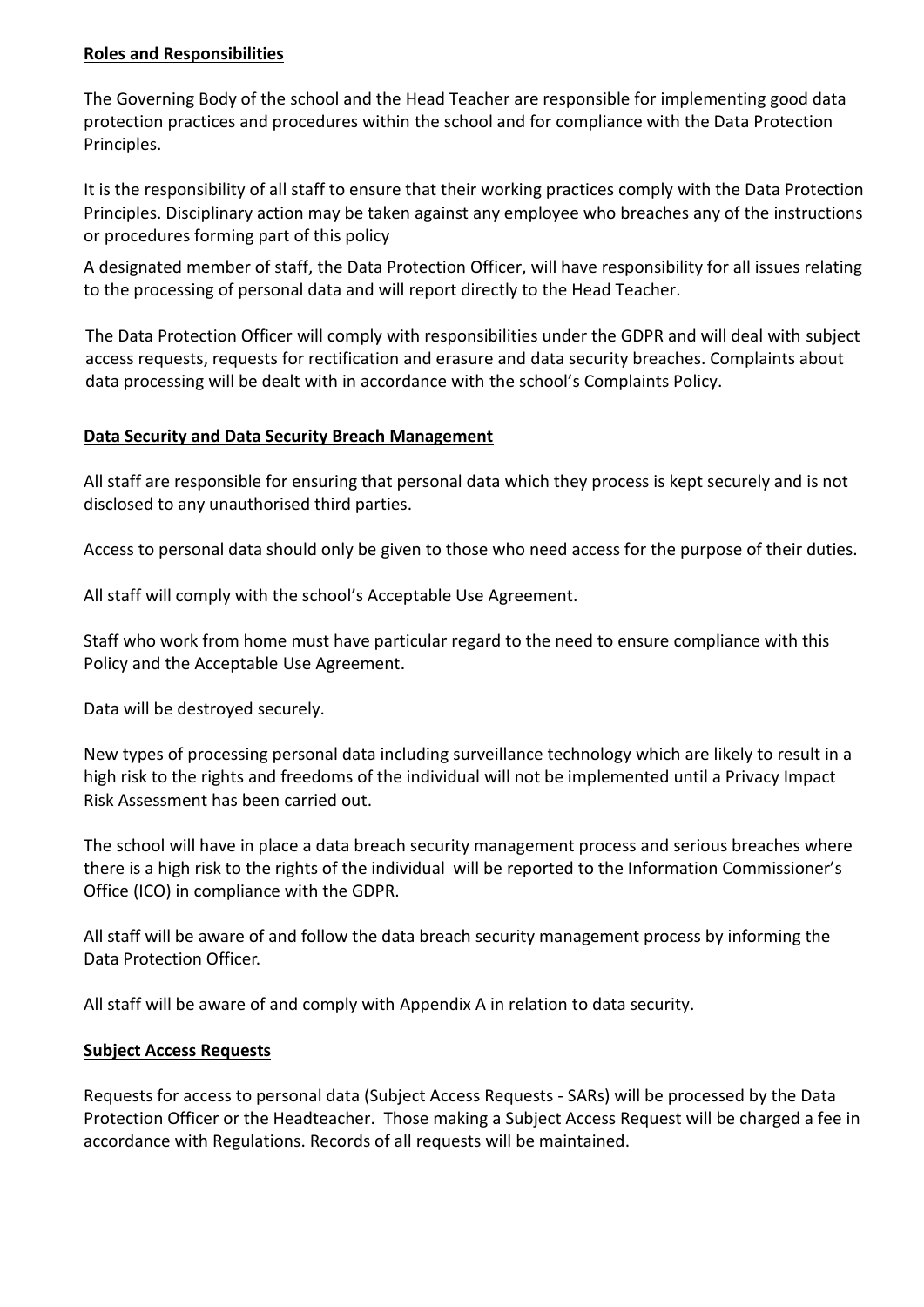The school will comply with the statutory time limits for effecting disclosure in response to a Subject Access Request. The statutory time period is one calendar month of receipt of the request.

#### **Sharing data with third parties and data processing undertaken on behalf of the school.**

Personal data will only be shared with appropriate authorities and third parties where it is fair and lawful to do so. Where a third party undertakes data processing on behalf of the school e.g. by providing cloud based systems or shredding services, the school will ensure that there is a Privacy Notice requiring the data to be processed in accordance with the Data Protection Principles.

#### **Ensuring compliance**

All new staff will be trained on the data protection requirements as part of their induction.

Training and guidance will be available to all staff.

All staff will read the Data Protection Staff Acceptable Use Agreement.

The school advises students whose personal data is held, the purposes for which it is processed and who it will be shared with. This is referred to as a "Privacy Notice" and is available on the school website.

The school also provides a Privacy Notice to staff which is available on the school website.

The school will ensure Privacy Notices contains the following information:

- Contact Data Controller and Data Protection Officer
- Purpose of processing and legal basis
- Retention period
- Who we share data with
- Right to request rectification, erasure, to withdraw consent, to complain, or to know about any automated decision making and the right to data portability where applicable

#### **Photographs, Additional Personal Data and Consents**

Where the school seeks consents for processing person data such as photographs at events it will ensure that appropriate written consents are obtained. Those consent forms will provide details of how the consent can be withdrawn.

Where the personal data involves a child under 16 years written consent will be required from the adult with parental responsibility.